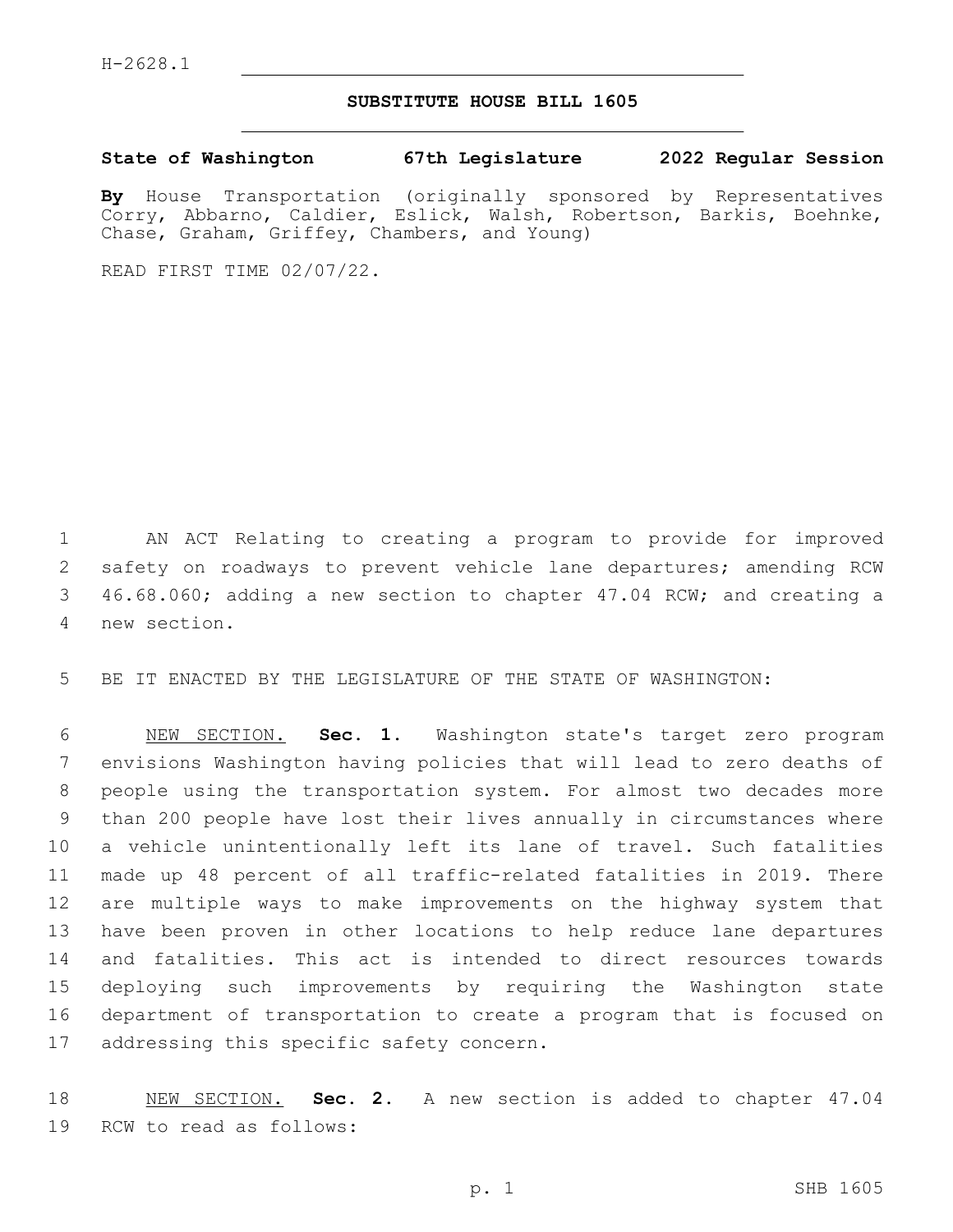(1)(a) When an appropriation is made for this purpose, the department shall establish a reducing rural roadway departures program to provide funding for safety improvements specific to preventing lane departures in areas where the departure is likely to cause serious injuries or death. Funding under this program may be used to:6

 (i) Widen roadway shoulders or modify roadway design to improve 8 visibility or reduce lane departure risks;

 (ii) Improve markings and paint on roadways, including making markings on roads more visible for vehicles with lane departure 11 technology;

12 (iii) Apply high friction surface treatments;

 (iv) Install rumble strips, signage, lighting, raised barriers, medians, guardrails, cable barriers, or other safety equipment, including deployment of innovative technology and connected 16 infrastructure devices;

 (v) Remove or relocate fixed objects from rights-of-way that pose a significant risk of serious injury or death if a vehicle were to 19 collide with the object due to a lane departure;

 (vi) Repair or replace existing barriers that are damaged or 21 nonfunctional; or

 (vii) Take other reasonable actions that are deemed likely to address or prevent vehicle lane departures in specific areas of 24 concern.

 (b) The department must create a program whereby it can distribute funding or install safety improvements listed in (a) of this subsection on state, county, small city, or town roads in rural areas that have a high risk of having or actually have incidents of serious injuries or fatalities due to vehicle lane departures. Any installation of safety measures that are not under the jurisdiction of the department must be done with permission from the entity that is responsible for operation and maintenance of the roadway.

 (c) The department's program must create a form and application process whereby towns, small cities, counties, and transportation benefit districts may apply for program funding for high risk areas in their jurisdictions in need of safety improvements.

 (d) Subject to the availability of amounts appropriated for this specific purpose, the department must issue program funding for purposes defined in (a) and (b) of this subsection in a geographically diverse manner throughout the state. Criteria used to

p. 2 SHB 1605